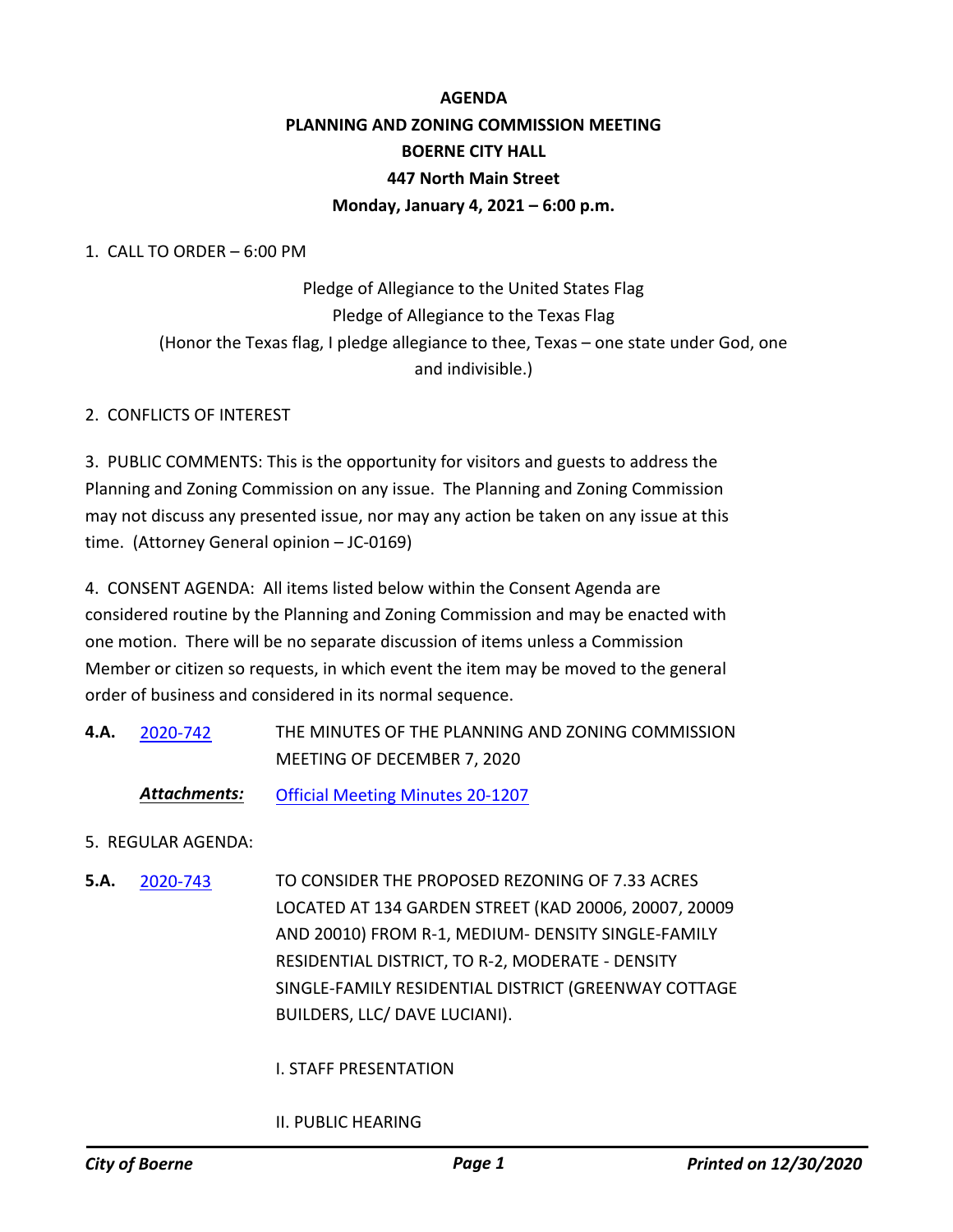#### III. MAKE RECOMMENDATION

- Summary 134 Garden St Att 1 - Location Map Att 2 - Aerial Map Att 3 - Current Zoning Att 4 - Proposed Zoning Att 5 - Future Land Use Map Att 6 - Advogt/Adler Cottages Att 7 - East Advogt Entrance Site Plan (1) *Attachments:*
- TO CONSIDER THE PROPOSED REZONING OF 5.33 ACRES LOCATED AT 744 WEST SAN ANTONIO ROAD (KAD 14367) FROM R-1, MEDIUM-DENSITY RESIDENTIAL DISTRICT, TO R-4, MULTI-FAMILY RESIDENTIAL DISTRICT (GUILLERMO J. CAVAZOS) **5.B.** 2020-744
	- I. STAFF PRESENTATION

II. PUBLIC HEARING

- III. MAKE RECOMMENDATION
- Summary 744 W. San Antonio Att 1 - Location Map Att 2 - Aerial Map Att 3 - Current Zoning Att 4 - Proposed Zoning Att 5 - Future Land Use Map *Attachments:*
- TO CONSIDER THE PROPOSED REZONING OF 3.57 ACRES LOCATED AT 322 NORTH PLANT AVENUE (KAD 1999) FROM R-1, MEDIUM-DENSITY RESIDENTIAL DISTRICT, TO R-3, HIGH-DENSITY RESIDENTIAL DISTRICT (VICTOR SHEELY/ SOURCE TEXAS, LLC) **5.C.** 2020-745
	- I. STAFF PRESENTATION

#### II. PUBLIC HEARING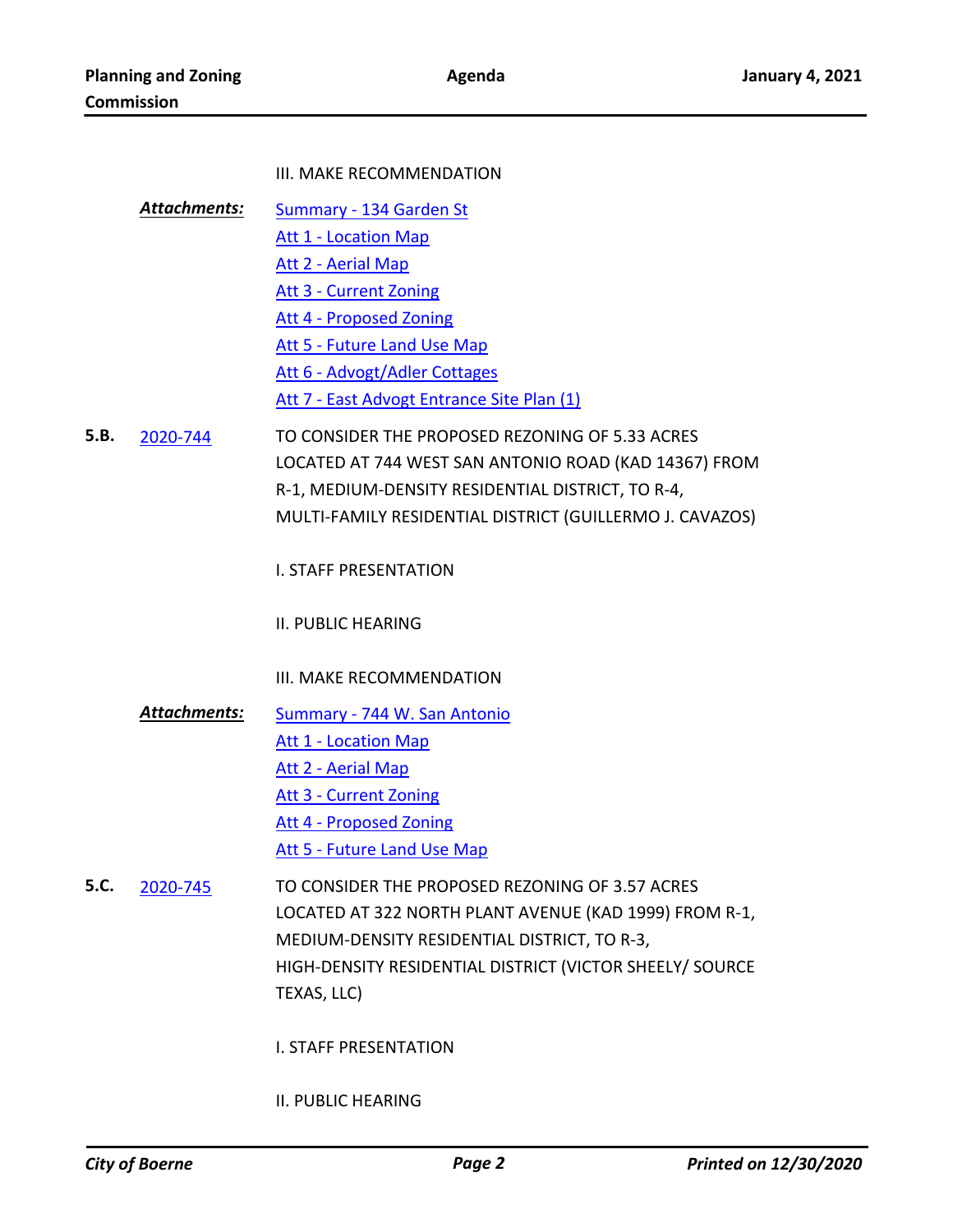#### III. MAKE RECOMMENDATION

- Summary 322 N. Plant Avenue Att 1 - Location Map Att 2 - Current Zoning Att 3 - Proposed Zoning Att 4 - Future Land Use Map Att 5 - Initial Site Exhibit *Attachments:*
- TO CONSIDER THE PROPOSED REZONING OF 6.479 ACRES LOCATED IN THE COMMONS AT MENGER CREEK ON OLD SAN ANTONIO ROAD (KAD 300529) FROM B-2, HIGHWAY COMMERCIAL TO R-2, MODERATE DENSITY RESIDENTIAL (ALAN NAUL/J-B BOERNE REALTY, LP). **5.D.** 2020-746

I. STAFF PRESENTATION

II. PUBLIC HEARING

III. MAKE RECOMMENDATION

- Summary Old San Antonio *Attachments:*
	- Att 1 Location Map
		- Att 2 Current Zoning
		- Att 3 Proposed Zoning
		- Att 4 Future Land Use Map
		- Att 5 SoBo Regulating Plan
		- Att 6 Commons At Menger Creek Master Development Plan Approved

Att 7 - PUD Plan

- Att 8 Townhome Garage Front
- Att 9 Townhome Rear Entry
- TO CONSIDER THE PROPOSED PLANNED UNIT DEVELOPMENT (PUD) PLAN, FOR 6.479 ACRES LOCATED IN THE COMMONS AT MENGER CREEK ON OLD SAN ANTONIO ROAD (KAD 300529) (ALAN NAUL/ J-B BOERNE REALTY, LP) **5.E.** 2020-747

I. STAFF PRESENTATION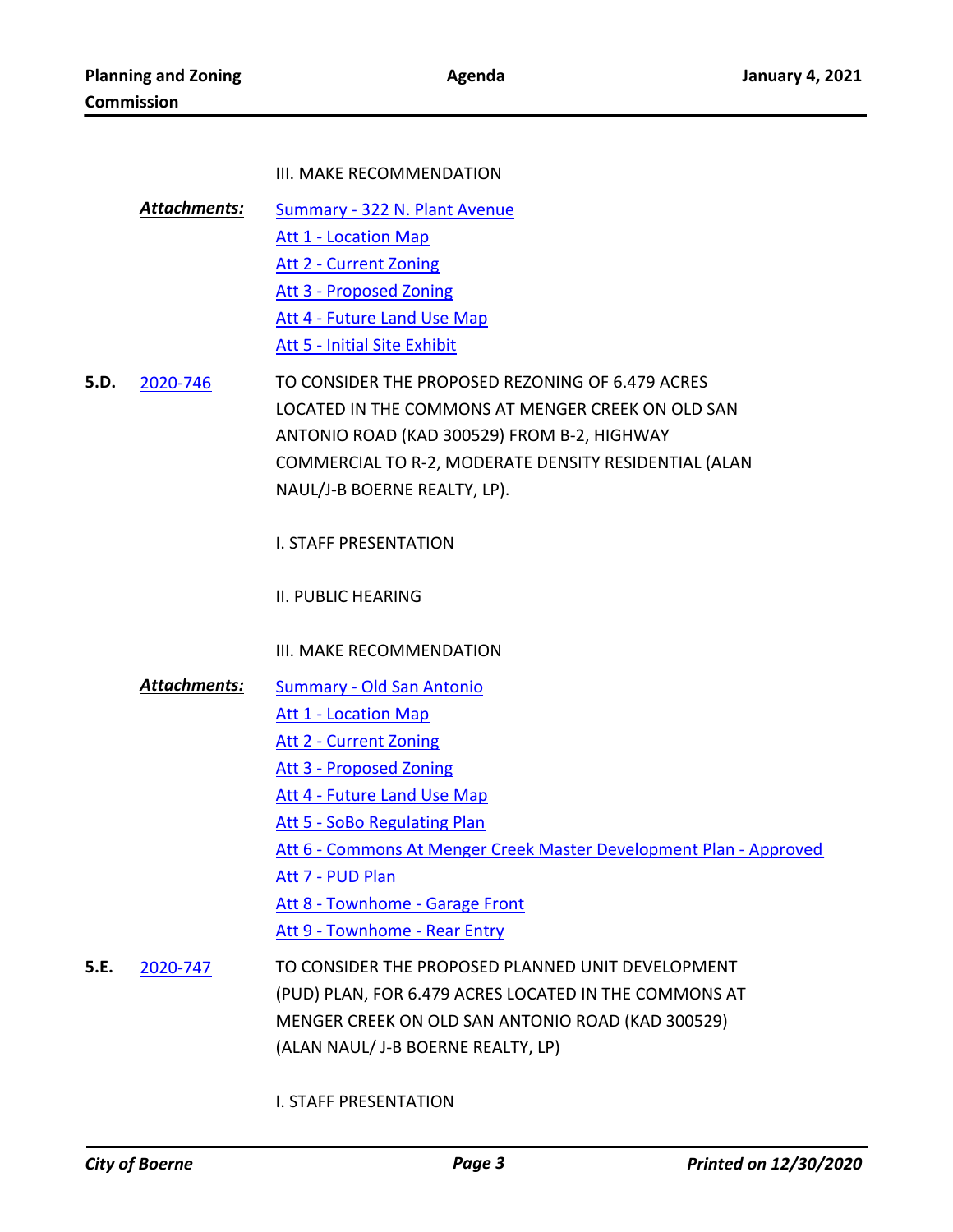#### II. PUBLIC HEARING

III. MAKE RECOMMENDATION

- Summary Old San Antonio PUD Att 1 - Location Map Att 2 - Current Zoning Att 3 - Proposed Zoning Att 4 - Commons At Menger Creek Master Development Plan - Approved Att 5 - SoBo Regulating Plan Att 6 - PUD Plan Att 7 - Townhome - Garage Front Att 8 - Townhome - Rear Entry *Attachments:*
- TO CONSIDER THE PROPOSED ADOPTION OF THE REVISED ZONING MAP AND AMENDMENTS TO THE UNIFIED DEVELOPMENT CODE (UDC). **5.F.** 2020-748

I. STAFF PRESENTATION

II. PUBLIC HEARING

*Attachments:* Summary - Zoning - Jan 2021

- CONSIDER THE APPROVAL OF AN ON-SITE SEWAGE FACILITY AT 33565 IH-10 (KAD NO. 15876), AS PROVIDED BY THE CITY OF BOERNE SUBDIVISION ORDINANCE, ARTICLE 7, SECTION 06, ON-SITE SEWAGE FACILITIES, WHICH AUTHORIZES AN ON-SITE SEWER FACILITY RATHER THAN CONNECTION TO THE CITY OF BOERNE SANITARY SEWER SYSTEM. TAKE NECESSARY ACTION. **6.** 2020-749
	- AIS 33565 IH-10 OSSF Waiver Att 1 - Location Map Att 2 - Aerial Map Att 3 - Letter Request OSSF 7.06.001 Att 4 - Survey - KAD 15876 *Attachments:*
- CONSIDER A VARIANCE REQUEST TO THE SUBDIVISION ORDINANCE, ARTICLE 7, WATER AND SEWERS, SECTION 01. GENERAL REQUIREMENTS WATER SYSTEMS FOR 33565 IH-10 **7.** 2020-750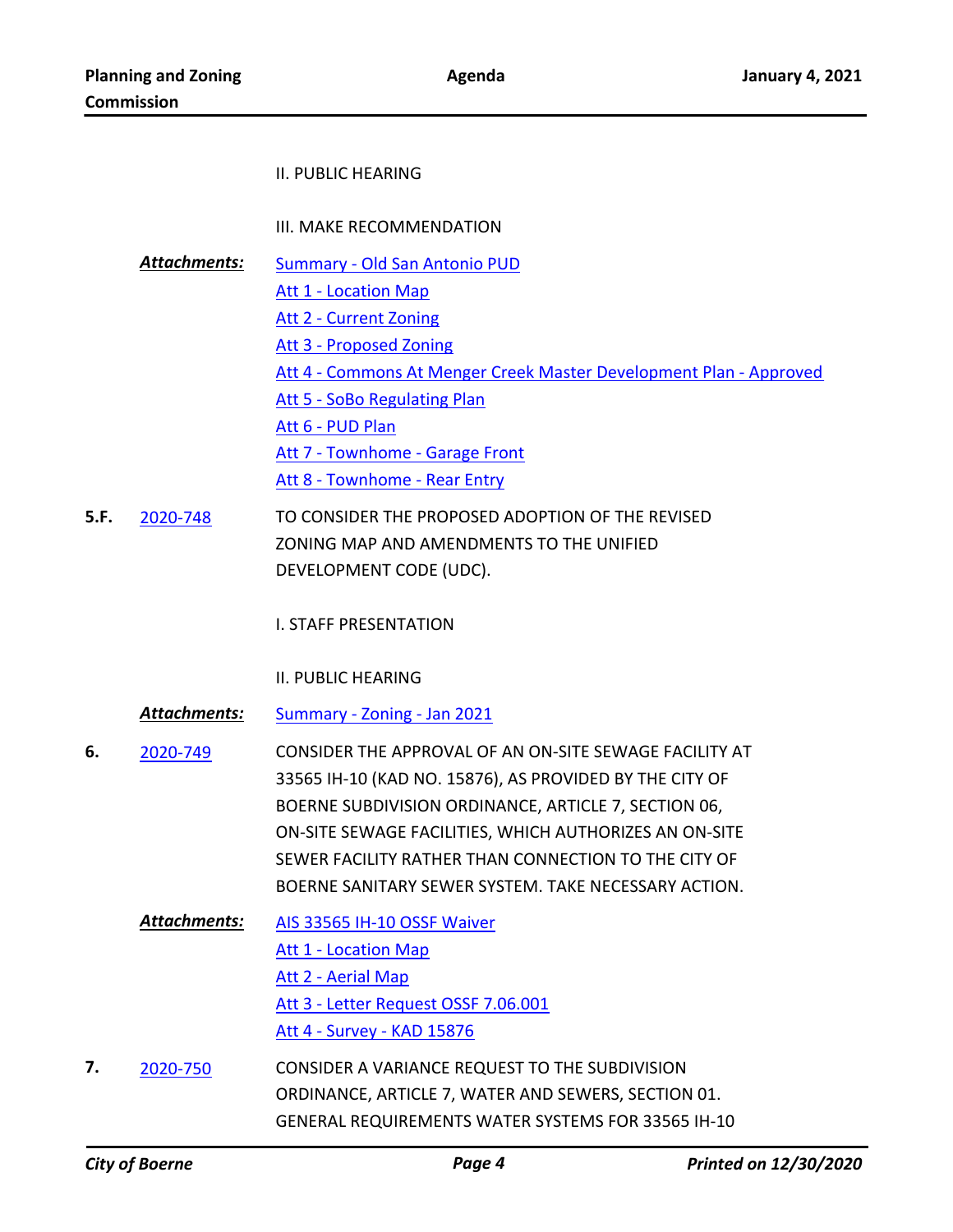|    |                     | (KAD 15876) (CHAD & KERRI PROPERTIES, LP). TAKE NECESSARY<br>ACTION.                                                                                                                                                                                                            |
|----|---------------------|---------------------------------------------------------------------------------------------------------------------------------------------------------------------------------------------------------------------------------------------------------------------------------|
|    | <b>Attachments:</b> | AIS 33565 IH-10 Water Service Variance<br><b>Att 1 - Location Map</b><br>Att 2 - Aerial Map<br>Att 3 - Variance Application Chad Carpentar<br>Att 4 - Variance Request Letter Water Service<br>Att 5 - Survey - KAD 15876                                                       |
| 8. | 2020-751            | CONSIDER A REQUEST FOR A VARIANCE TO THE SUBDIVISION<br>ORDINANCE, ARTICLE 3, DRAINAGE AND FLOOD HAZARDS,<br>SECTION 6.03.005 DRAINAGEWAY PROTECTION ZONES FOR A<br>.779 ACRE PARCEL LOCATED AT 320 ROSEWOOD (KAD NO.<br>26045) (TIM MCCLOSKEY)                                 |
|    | Attachments:        | Summary - 320 Rosewood - Jan 2021<br><b>Att 1 - Location Map</b><br><b>Att 2 - Aerial Map</b><br>Att 3 - 320 Rosewood FEMA Exhibit<br>Att 4 - 320 Rosewood DPZ Exhibit                                                                                                          |
| 9. | 2020-752            | CONSIDER A REQUEST FOR A VARIANCE TO THE SUBDIVISION<br>ORDINANCE, ARTICLE 2, PROCEDURES, SECTION 2.02.008<br>EXPIRATION OF PLAT APPROVAL FOR JOHN'S CROSSING<br>SUBDIVISION LOCATED AT THE SOUTHEAST CORNER OF JOHNS<br>ROAD AND IH-10 (KAD NO. 14392). TAKE NECESSARY ACTION. |
|    | Attachments:        | <b>Summary - Johns Road Crossing Time Extension</b><br><b>Att 1 - Location Map</b><br>Att 2 - Aerial Map<br>Att 3 - Plat Time Extension Request Letter - 2020<br>Att 4 - Preliminary Plat                                                                                       |

10. COMMENTS FROM COMMISSION/LEGAL COUNSEL/STAFF - No discussion or action may take place

11. EXECUTIVE SESSION IN ACCORDANCE WITH THE TEXAS GOVERNMENT CODE: THE PLANNING AND ZONING COMMISSION MAY, AS PERMITTED BY LAW, ADJOURN INTO EXECUTIVE SESSION AT ANY TIME TO DISCUSS ANY MATTER LISTED ABOVE AS AUTHORIZED BY CHAPTER 551 CODE §551.071 (CONSULTATION WITH ATTORNEY)